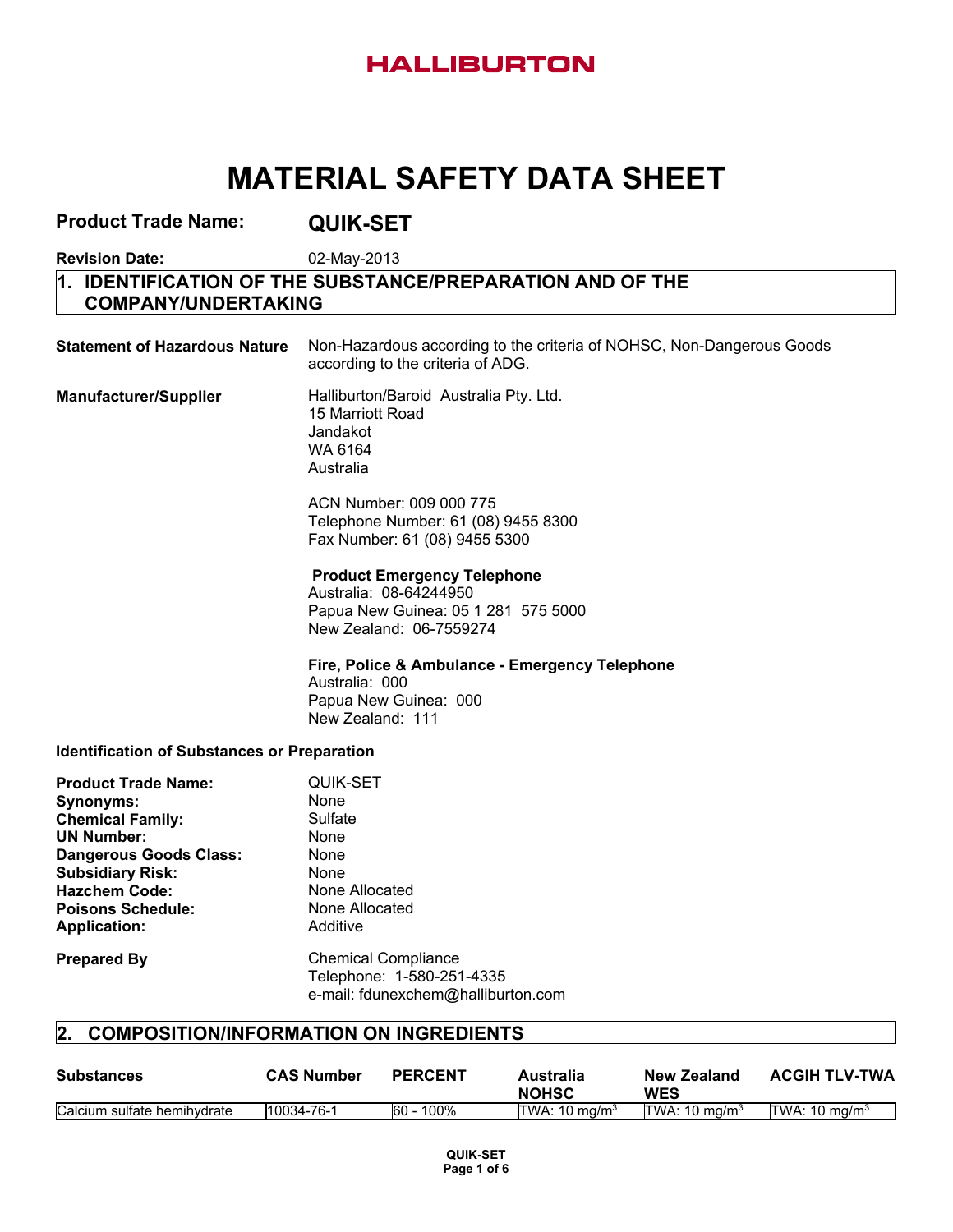#### **Non-Hazardous Substance to Total of 100%**

| 3. HAZARDS IDENTIFICATION       |                                                                                                                                              |  |
|---------------------------------|----------------------------------------------------------------------------------------------------------------------------------------------|--|
| <b>Hazard Overview</b>          | May cause eye, skin, and respiratory irritation.                                                                                             |  |
| <b>Risk Phrases</b>             | None                                                                                                                                         |  |
| <b>HSNO Classification</b>      | Non-hazardous                                                                                                                                |  |
| <b>FIRST AID MEASURES</b><br>4. |                                                                                                                                              |  |
| <b>Inhalation</b>               | If inhaled, remove from area to fresh air. Get medical attention if respiratory irritation<br>develops or if breathing becomes difficult.    |  |
| <b>Skin</b>                     | Wash with soap and water. Get medical attention if irritation persists.                                                                      |  |
| Eyes                            | In case of contact, immediately flush eyes with plenty of water for at least 15 minutes<br>and get medical attention if irritation persists. |  |
| Ingestion                       | Under normal conditions, first aid procedures are not required.                                                                              |  |
| <b>Notes to Physician</b>       | Not Applicable                                                                                                                               |  |

## **5. FIRE FIGHTING MEASURES**

**Suitable Extinguishing Media** All standard fire fighting media

**Extinguishing media which must** None known. **not be used for safety reasons**

**Special Exposure Hazards** Not applicable.

**Special Protective Equipment for** Not applicable. **Fire-Fighters**

#### **6. ACCIDENTAL RELEASE MEASURES**

**Personal Precautionary Measures**Use appropriate protective equipment. Avoid creating and breathing dust.

| <b>Environmental Precautionary</b><br><b>Measures</b> | Prevent from entering sewers, waterways, or low areas. |
|-------------------------------------------------------|--------------------------------------------------------|
| <b>Procedure for Cleaning /</b><br><b>Absorption</b>  | Scoop up and remove.                                   |

#### **7. HANDLING AND STORAGE**

**Handling Precautions Avoid creating or inhaling dust.** 

**Storage Information** Store in a cool, dry location. Product has a shelf life of 24 months.

## **8. EXPOSURE CONTROLS/PERSONAL PROTECTION**

**Engineering Controls** Use in a well ventilated area. Localized ventilation should be used to control dust levels.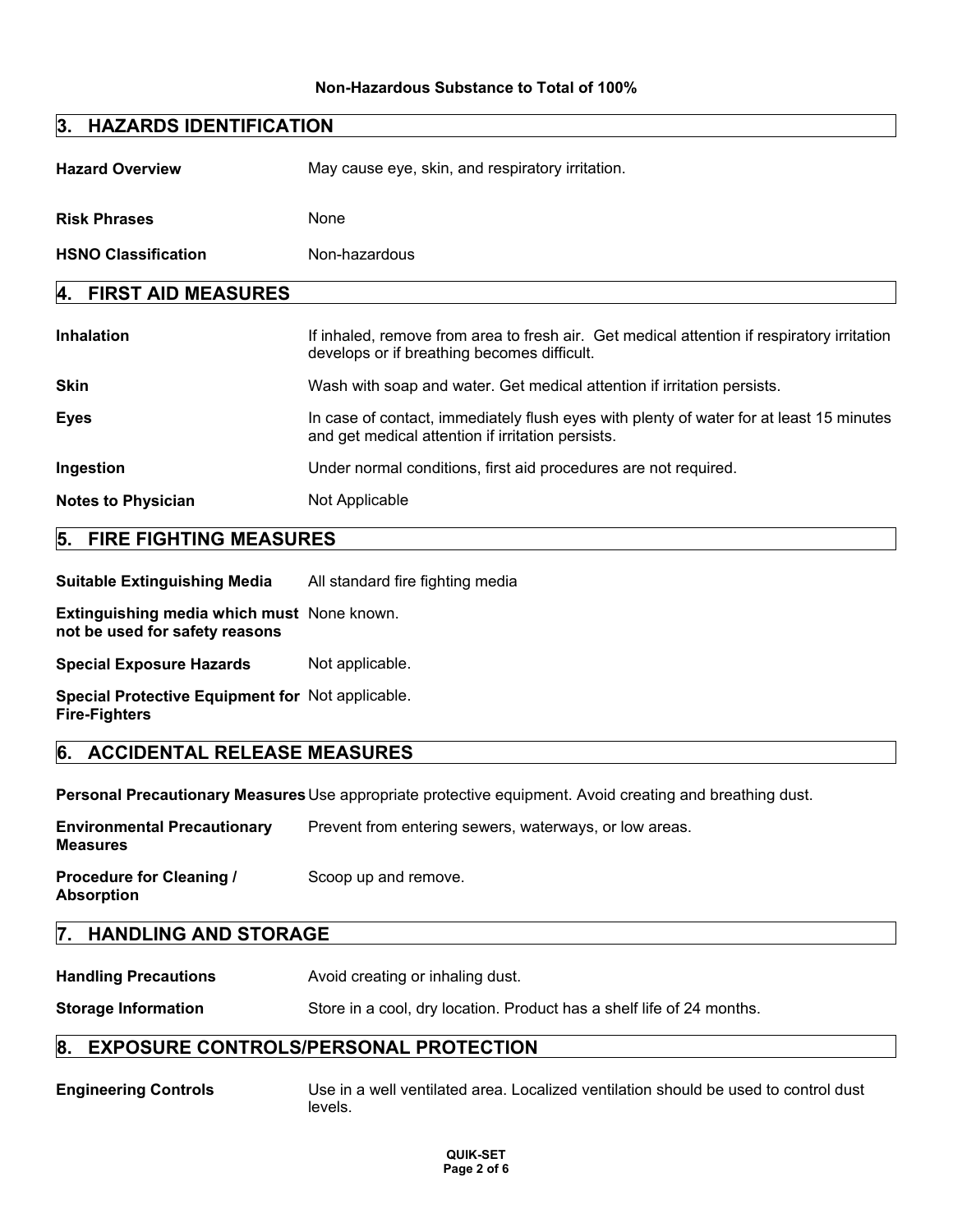| <b>Respiratory Protection</b> | Not normally needed. But if significant exposures are possible then the following<br>respirator is recommended:<br>Dust/mist respirator. (N95, P2/P3) |
|-------------------------------|-------------------------------------------------------------------------------------------------------------------------------------------------------|
| <b>Hand Protection</b>        | Normal work gloves.                                                                                                                                   |
| <b>Skin Protection</b>        | Normal work coveralls.                                                                                                                                |
| <b>Eye Protection</b>         | Wear safety glasses or goggles to protect against exposure.                                                                                           |
| <b>Other Precautions</b>      | None known.                                                                                                                                           |

## **9. PHYSICAL AND CHEMICAL PROPERTIES**

| Solid             |
|-------------------|
| Off white         |
| Odorless          |
| $7.5 - 8.5$       |
| 2.4               |
| Not Determined    |
| Not Determined    |
| Not Determined    |
| Not Determined    |
| Not Determined    |
| Not Determined    |
| Not Determined    |
| Not Determined    |
| Not Determined    |
| Not Determined    |
| Not Determined    |
| Not Determined    |
| Not Determined    |
| Not Determined    |
| Not Determined    |
| Not Determined    |
| Partially soluble |
| Not Determined    |
| Not Determined    |
| Not Determined    |
| Not Determined    |
| Not Determined    |
| Not Determined    |
| Not Determined    |
|                   |

# **10. STABILITY AND REACTIVITY**

| <b>Stability Data:</b>                            | Stable           |
|---------------------------------------------------|------------------|
| <b>Hazardous Polymerization:</b>                  | Will Not Occur   |
| <b>Conditions to Avoid</b>                        | None anticipated |
| <b>Incompatibility (Materials to</b><br>Avoid)    | None known.      |
| <b>Hazardous Decomposition</b><br><b>Products</b> | None known.      |
| <b>Additional Guidelines</b>                      | Not Applicable   |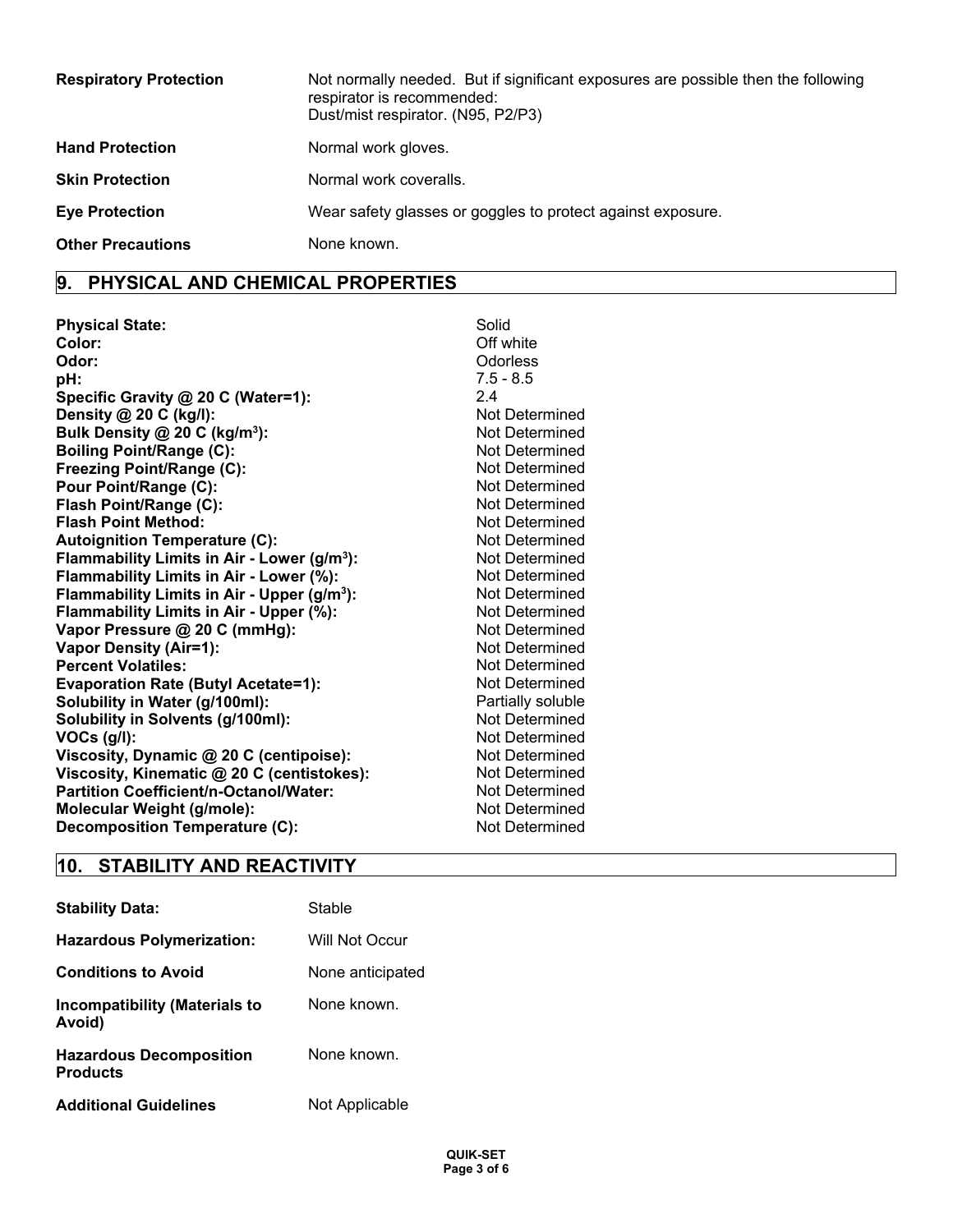# **11. TOXICOLOGICAL INFORMATION**

| <b>Principle Route of Exposure</b>                 | Eye or skin contact, inhalation.                                                                              |
|----------------------------------------------------|---------------------------------------------------------------------------------------------------------------|
| Sympotoms related to exposure<br><b>Inhalation</b> | May cause respiratory irritation.                                                                             |
| <b>Skin Contact</b>                                | May cause skin irritation.                                                                                    |
| <b>Eye Contact</b>                                 | May cause eye irritation.                                                                                     |
| Ingestion                                          | May act as obstruction if swallowed.                                                                          |
| <b>Aggravated Medical Conditions</b>               | None known.                                                                                                   |
| <b>Chronic Effects/Carcinogenicity</b>             | No data available to indicate product or components present at greater than 1% are<br>chronic health hazards. |
| <b>Other Information</b>                           | None known.                                                                                                   |
| <b>Toxicity Tests</b>                              |                                                                                                               |
| <b>Oral Toxicity:</b>                              | Not determined                                                                                                |
| <b>Dermal Toxicity:</b>                            | Not determined                                                                                                |
| <b>Inhalation Toxicity:</b>                        | Not determined                                                                                                |
| <b>Primary Irritation Effect:</b>                  | Not determined                                                                                                |
| Carcinogenicity                                    | Not determined                                                                                                |
| <b>Genotoxicity:</b>                               | Not determined                                                                                                |
| Reproductive /<br><b>Developmental Toxicity:</b>   | Not determined                                                                                                |
| <b>ECOLOGICAL INFORMATION</b><br>12.               |                                                                                                               |

| <b>Mobility (Water/Soil/Air)</b> | Not determined |
|----------------------------------|----------------|
| <b>Persistence/Degradability</b> | Not determined |
| <b>Bio-accumulation</b>          | Not determined |

## **Ecotoxicological Information**

| <b>Acute Fish Toxicity:</b>                       | Not determined |
|---------------------------------------------------|----------------|
| <b>Acute Crustaceans Toxicity: Not determined</b> |                |
| <b>Acute Algae Toxicity:</b>                      | Not determined |
| Chemical Fate Information                         | Not determined |
| Other Information                                 | Not applicable |

## **13. DISPOSAL CONSIDERATIONS**

| <b>Disposal Method</b>        | Bury in a licensed landfill according to federal, state, and local regulations. |
|-------------------------------|---------------------------------------------------------------------------------|
| <b>Contaminated Packaging</b> | Follow all applicable national or local regulations.                            |

**QUIK-SET Page 4 of 6**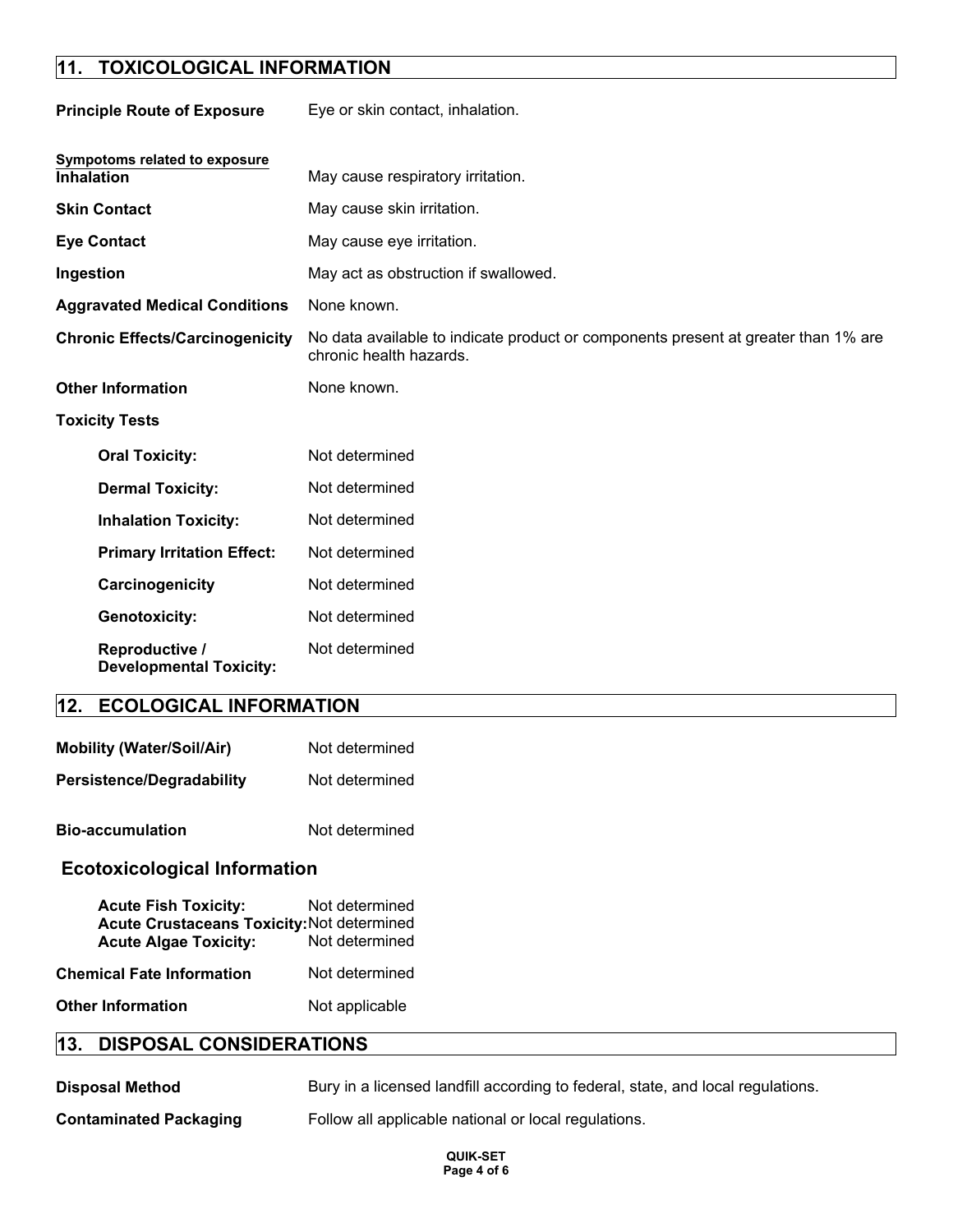## **14. TRANSPORT INFORMATION**

#### **Land Transportation**

**ADR** Not restricted

#### **Air Transportation**

**ICAO/IATA** Not restricted

#### **Sea Transportation**

**IMDG** Not restricted

#### **Other Transportation Information**

Labels: None

### **15. REGULATORY INFORMATION**

#### **Chemical Inventories**

| <b>Australian AICS Inventory</b><br><b>New Zealand Inventory of</b><br><b>Chemicals</b> | All components listed on inventory or are exempt.<br>All components listed on inventory or are exempt.          |
|-----------------------------------------------------------------------------------------|-----------------------------------------------------------------------------------------------------------------|
| <b>US TSCA Inventory</b><br><b>EINECS Inventory</b>                                     | All components listed on inventory or are exempt.<br>This product, and all its components, complies with EINECS |
| <b>Classification</b>                                                                   | Not Classified                                                                                                  |
| <b>Risk Phrases</b>                                                                     | None                                                                                                            |
| <b>Safety Phrases</b>                                                                   | None                                                                                                            |

#### **16. OTHER INFORMATION**

**The following sections have been revised since the last issue of this SDS** Not applicable

#### **Contact**

#### **Australian Poisons Information Centre**

24 Hour Service: - 13 11 26 Police or Fire Brigade: - 000 (exchange): - 1100

#### **New Zealand National Poisons Centre** 0800 764 766

**Additional Information** For additional information on the use of this product, contact your local Halliburton representative.

> For questions about the Safety Data Sheet for this or other Halliburton products, contact Chemical Compliance at 1-580-251-4335.